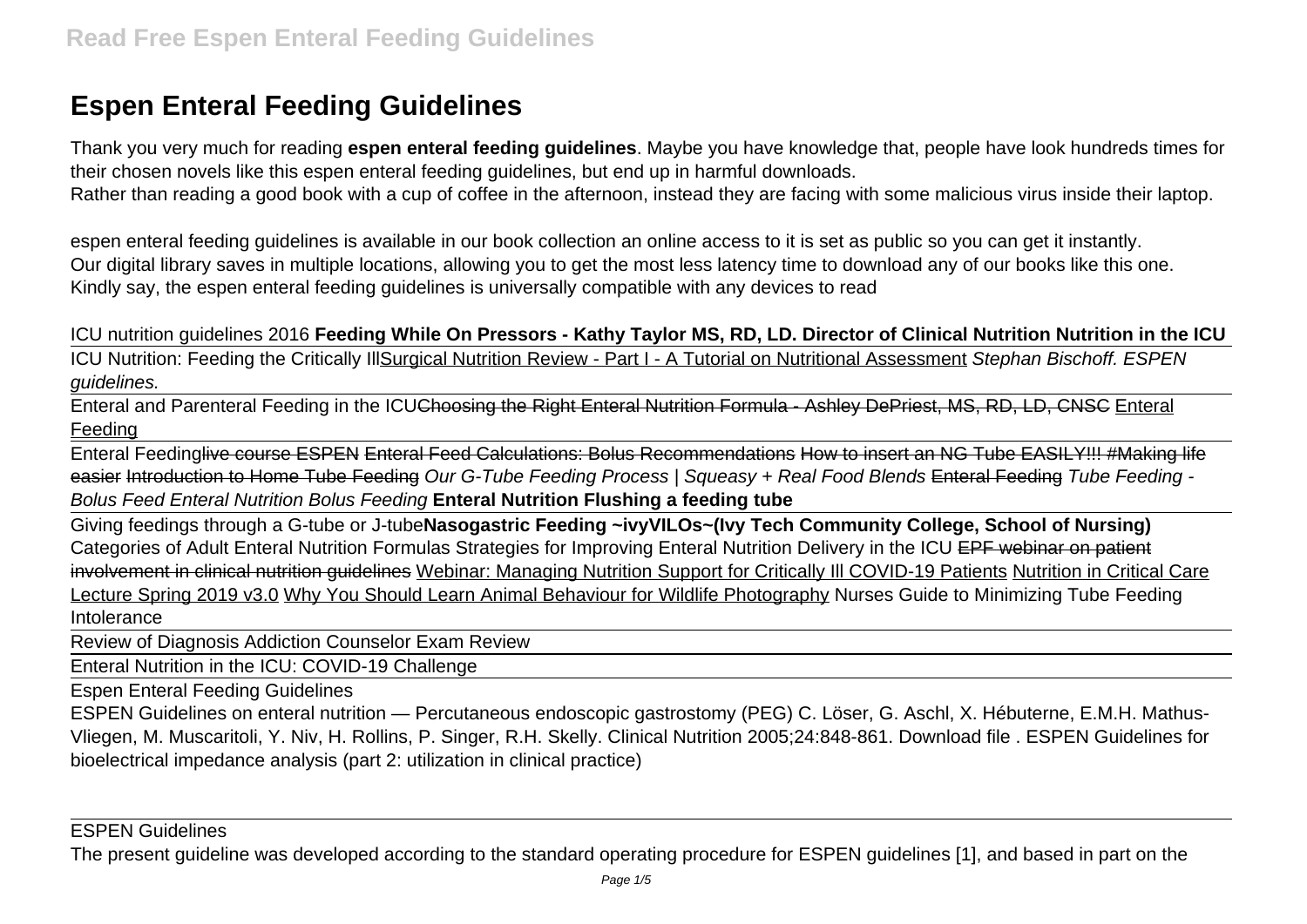### **Read Free Espen Enteral Feeding Guidelines**

German guideline "Arti?cial Nutrition in the outpatient area" [2]. The guideline was developed by an expert group representing different professions including physicians (SCB, MC, CC, SMS, ZS), a pharmacist (PA), a nurse (KB) anddieticians (MC, IN,CJS), as well as

ESPEN guideline on home enteral nutrition They are reversible when patients receive adequate nutri- tional support. In children and adolescents with CD, growth retardation has been described in up to 40% and a ESPEN Guidelines on Enteral Nutrition 263. decrease in muscle mass and body fat in up to 60%.23–25.

ESPEN Guidelines on Enteral Nutrition: Gastroenterology ESPEN guidelines on arti?cial enteral nutrition 849 techniques.18–20In those rare situations in which there is a stenosis of the oesophagus which is resistant to bougienage and prevents passage of an endoscope, a gastric or jejunal feeding tube can be inserted with the aid of sonographic21,22or ?uoro- scopic22–24guidance.

ESPEN guidelines on arti?cial enteral nutrition ...

ESPEN Guidelines on Enteral Nutrition 281. With a reduced fat diet (0.5g/kgBW/day), partial symptom control is possible (IIa). Pancreatic enzymes taken with meals with a normal fat content (30% of total energy intake) are the mainstay of treatment.

ESPEN Guidelines on Enteral Nutrition: Pancreas

tolerate more than 700ml enteral formulae per day should not receive an immune-modulating formula enriched with arginine, nucleotides and o-3 fatty acids. B 10.6 Glutamine should be added to standard enteral formula in burned patients A 12.1 trauma patients A 12.1 There are not suf?cient data to support glutamine supplementation in surgical or heterogenous

ESPEN Guidelines on Enteral Nutrition: Intensive care

To support the recommendationsandtheassignedgradesofrecommendation,the ESPEN guideline of?ce created evidence tables of relevant meta- analyses, systematic reviews and randomized controlled trials (RCTs). These evidence tables are available online as supplemental material to this quideline. 2.2.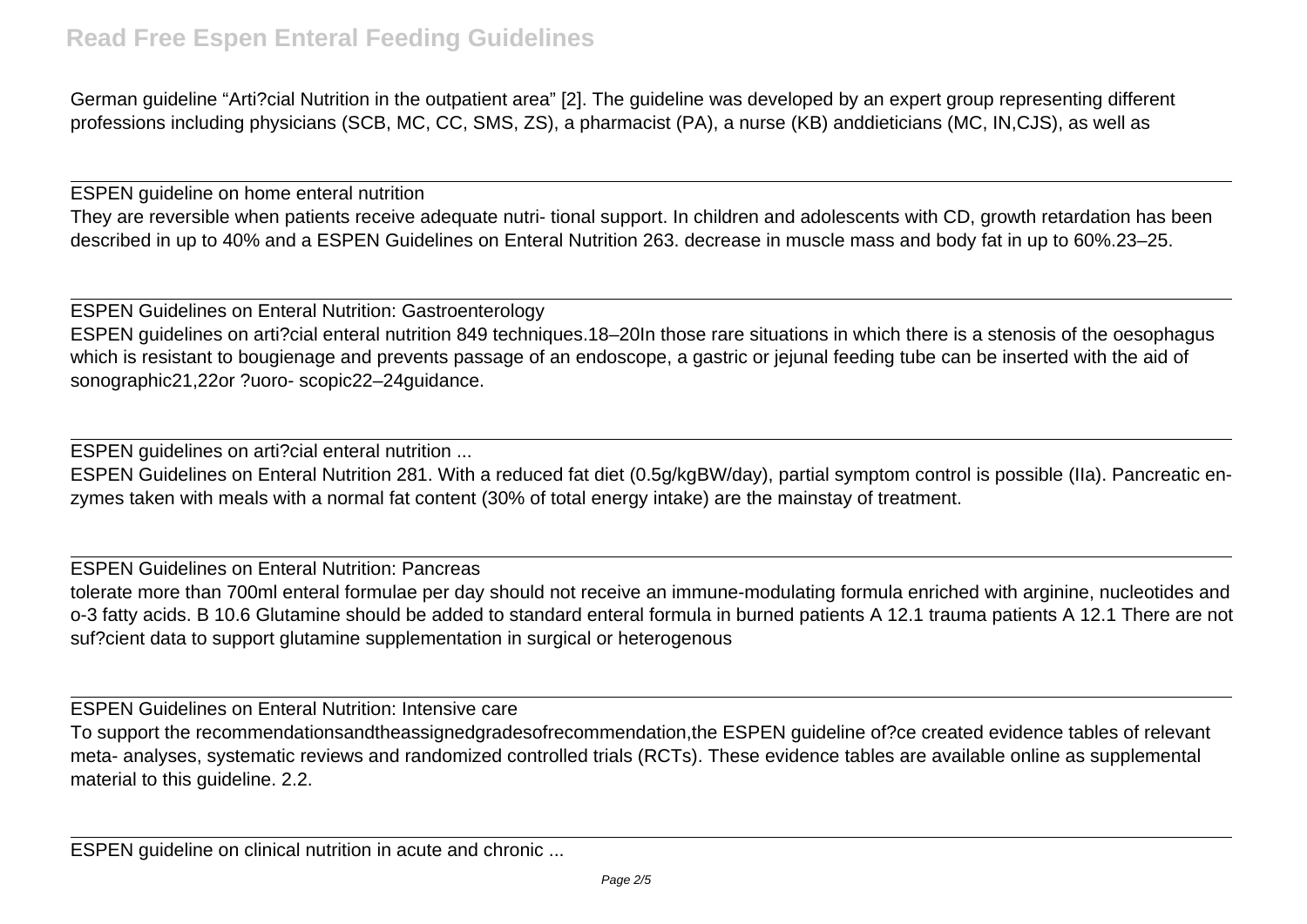### **Read Free Espen Enteral Feeding Guidelines**

Early full feeding also increases the risk of refeeding (see Recommendation 57). On the other hand, a too low intake, below 50%,mayleadtoseverecaloriedebtandemptytheenergyreserves, reduce lean body mass and may increase infectious complications [116,117]. Recently the analysis of a large data base including 1171 patientswithindirectcalorimetrydatal 129 lcon?rmedthatunder- and overfeeding were both deleterious, and that the optimal amount appeared to be between 70 and 100% of measured EE.

ESPEN guideline on clinical nutrition in the intensive ...

environment. Nutritional therapy includes oral, enteral and parenteral ways of arti?cial feeding. This guideline provides a critical summary for caregivers in re-gard to the ethics of arti?cial nutrition and hydration therapy. The guideline is focused on the adult; ethical aspects may differ in children and adolescents. 2. Methodology

ESPEN guideline on ethical aspects of artificial nutrition ... Guidelines Last Updated: 24 July 2020 ESPEN Guidelines | Guideline App | Guideline Web-version | Guidelines in Progress | Guideline Services | Guideline Work Forum

#### Guidelines - ESPEN

Enteral Nutrition. Patients who either are unable to take any nutrition orally or who are unable to take sufficient nutrition orally, but in whom the gastrointestinal tract is functioning, may be fed enterally. This implies feeding into the gastrointestinal tract using a tube. Common underlying disease processes leading to enteral tube feeding include neurological disorders affecting swallowing, head and neck malignancy and oesophago-gastric diseases.

### Enteral Nutrition - BAPEN

This guideline covers identifying and caring for adults who are malnourished or at risk of malnutrition in hospital or in their own home or a care home. It offers advice on how oral, enteral tube feeding and parenteral nutrition support should be started, administered and stopped. It aims to support healthcare professionals identify malnourished people and help them to choose the most appropriate form of support.

Overview | Nutrition support for adults: oral nutrition ...

Enteral Feed Monitoring Effective monitoring is vital to reduce the incidence of complications, reduce electrolyte and metabolic abnormalities and ensure adequate nutrition is delivered.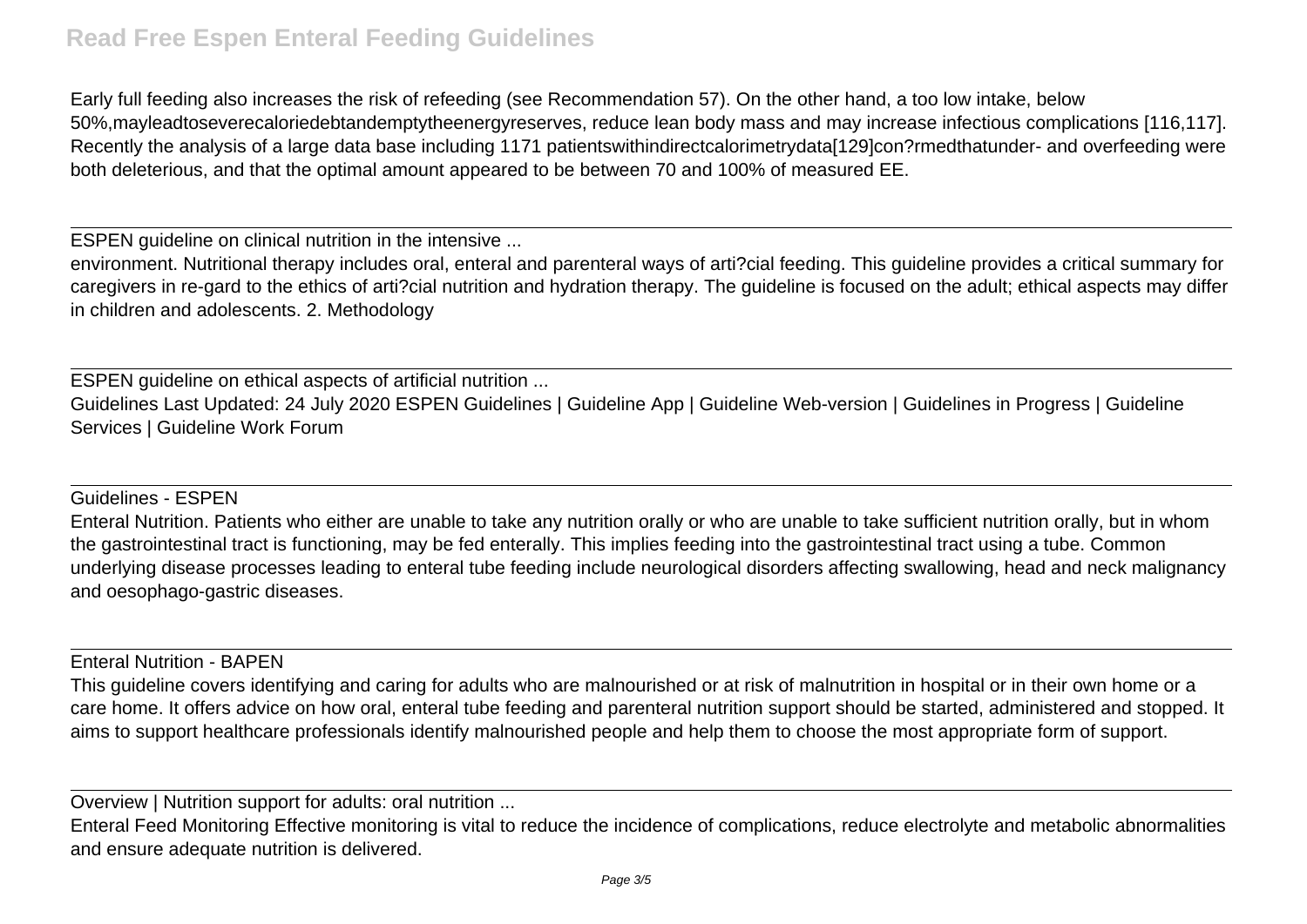Enteral Feed Monitoring - BAPEN

According to ESPEN guidelines, an inadequate nutritional state is confirmed if patients cannot eat for a week or if the energy intake is less than 60% of estimated requirements for 1–2 weeks (corresponding approximately to a daily energy intake of less than 10 kcal/kg/d or a daily energy deficit of 600–800 kcal/d) , , , . Poor nutritional intake is presumed when normal food ingestion covering individual requirements cannot be met despite the most skilled dietetic treatment and medical ...

ESPEN guideline on home enteral nutrition - ScienceDirect Editorial Full text access Introducing the new editorial board of Clinical Nutrition Pages 175-176 Download PDF; ESPEN Guidelines on Enteral Nutrition

Clinical Nutrition | ESPEN Guidelines on Enteral Nutrition ...

These guidelines are intended to give evidence-based recommendations for the use of enteral nutrition (EN) by means of oral nutritional supplements (ONS) and tube feeding (TF) in HIV-infected patients.

ESPEN Guidelines on Enteral Nutrition: Wasting in HIV and ...

ESPEN: Clinician experiences questionnaire for home parenteral nutrition (HPN) patient access during Covid-19 pandemic Disclaimer: BAPEN Position Statements/Guidelines have been prepared as guidance only to assist qualified healthcare professionals in the decision making processes surrounding nutritional care.

COVID-19 Resources, Statements & Guidelines | HPN Management

The recommendation to start enteral feeding could be impaired by the fact that placement of nasal gastric tube (NGT) for nutrition may result in 1) air leakage that may compromise the effectiveness of NIV; 2) stomach dilatation that may affect diaphragmatic function and affect NIV effectiveness [ 32 ].

ESPEN expert statements and practical guidance for ...

Abstract These guidelines are intended to give evidence-based recommendations for the use of enteral nutrition (EN) in patients with chronic